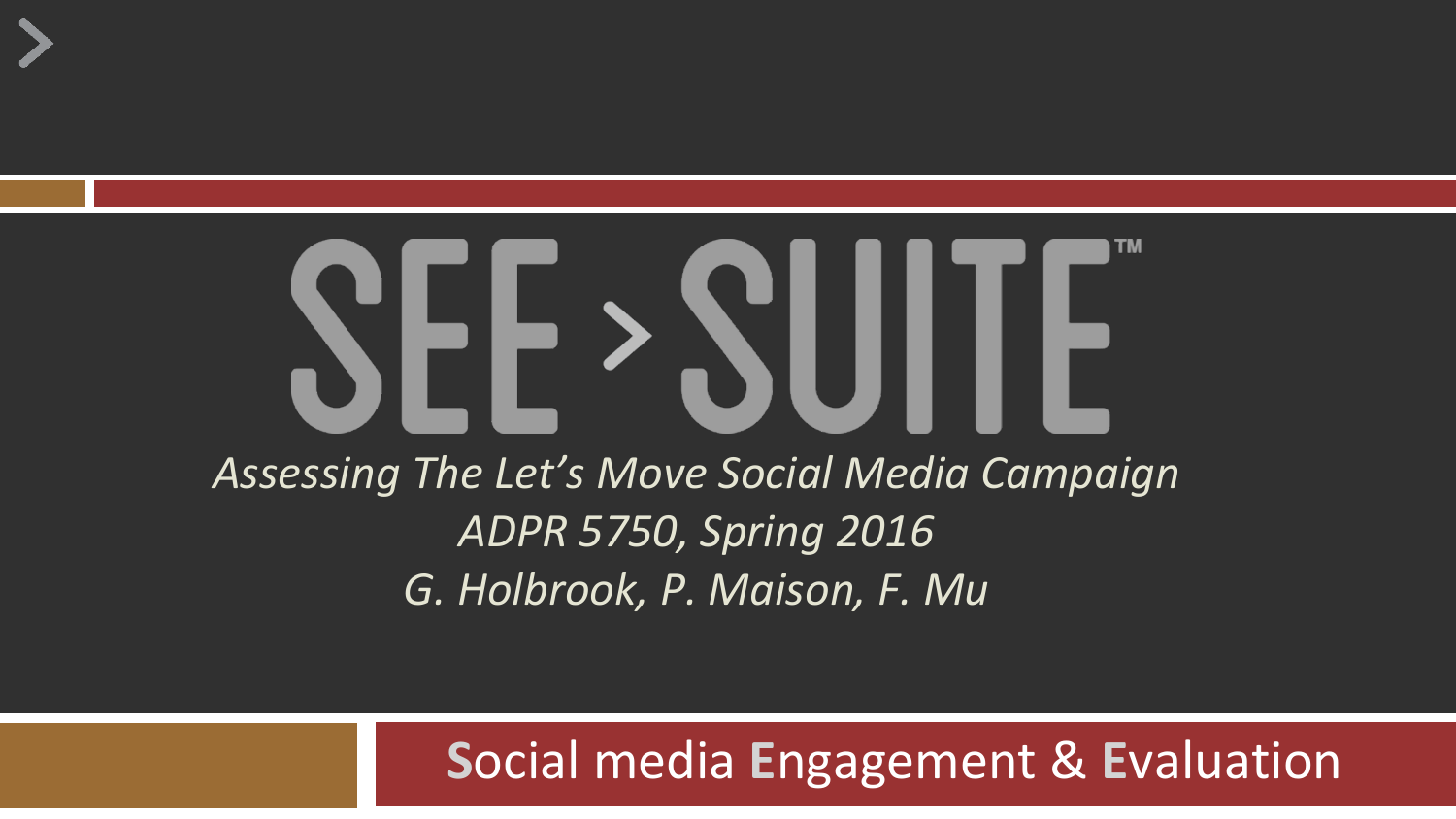### Research Overview

- **Timeframe of Data Collection:** Dec. 19, 2013 Apr. 27, 2016
- **Social Platform: Twitter**
- **Social Listening Tool: Crimson Hexagon**
- **Network Visualization Tool: NodeXL**

**Our Goal:** To analyze the effectiveness of the Let's Move campaign in reaching and engaging with its Twitter audience.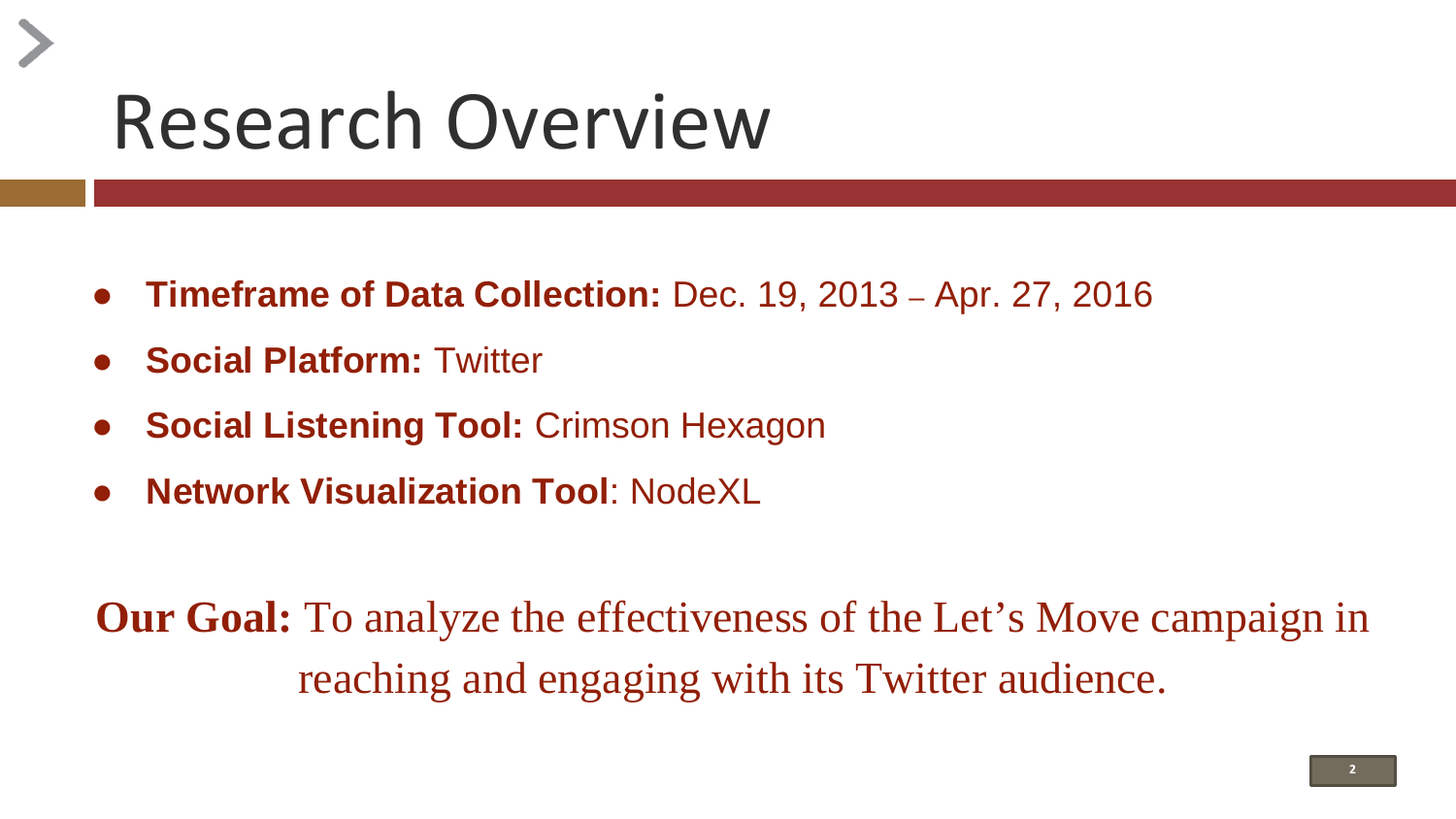# The Let's Move Campaign

- Let's Move is an initiative by First Lady Michelle Obama that began in February 2010.
- The campaign aims to reduce rates of childhood obesity and promote healthy lifestyles across the nation.
- The campaign is known for its celebrity endorsements as well as events at the White House such as the annual Easter Egg Roll.

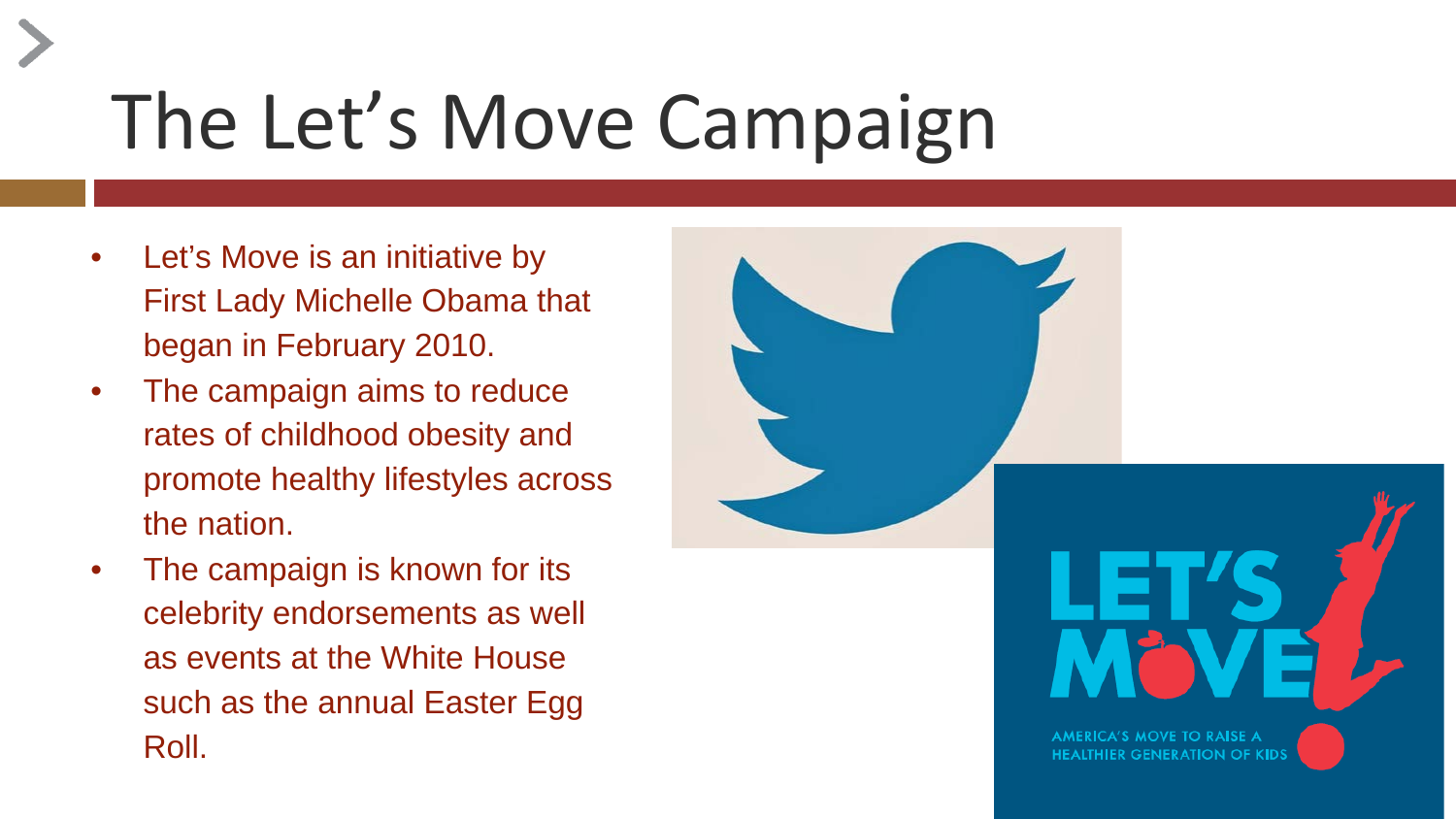### Spikes in the @LetsMove Timeline

The Easter season is an especially active time for engagement with @LetsMove.



**4**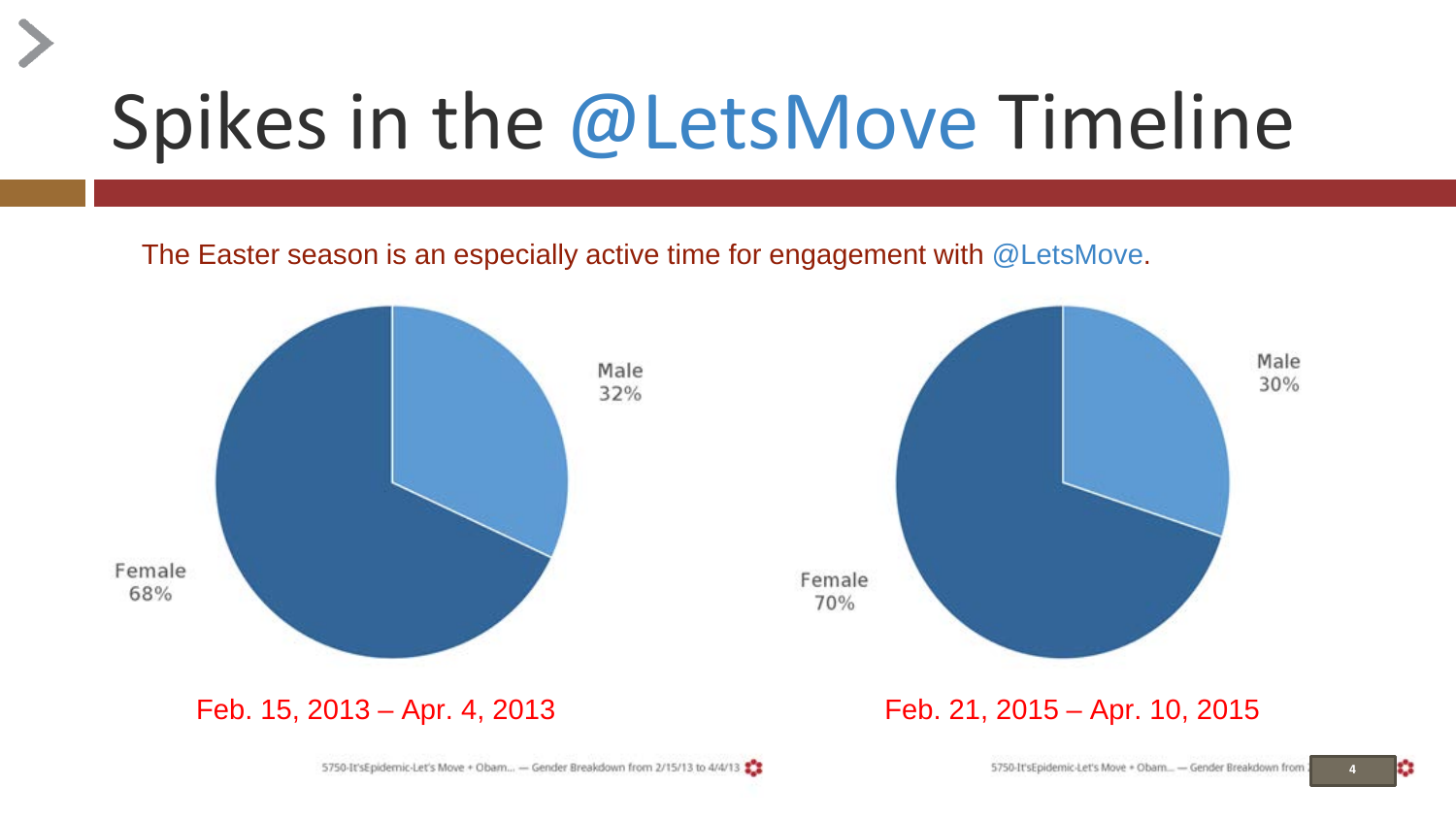#### Spikes: Mentions and Hashtags



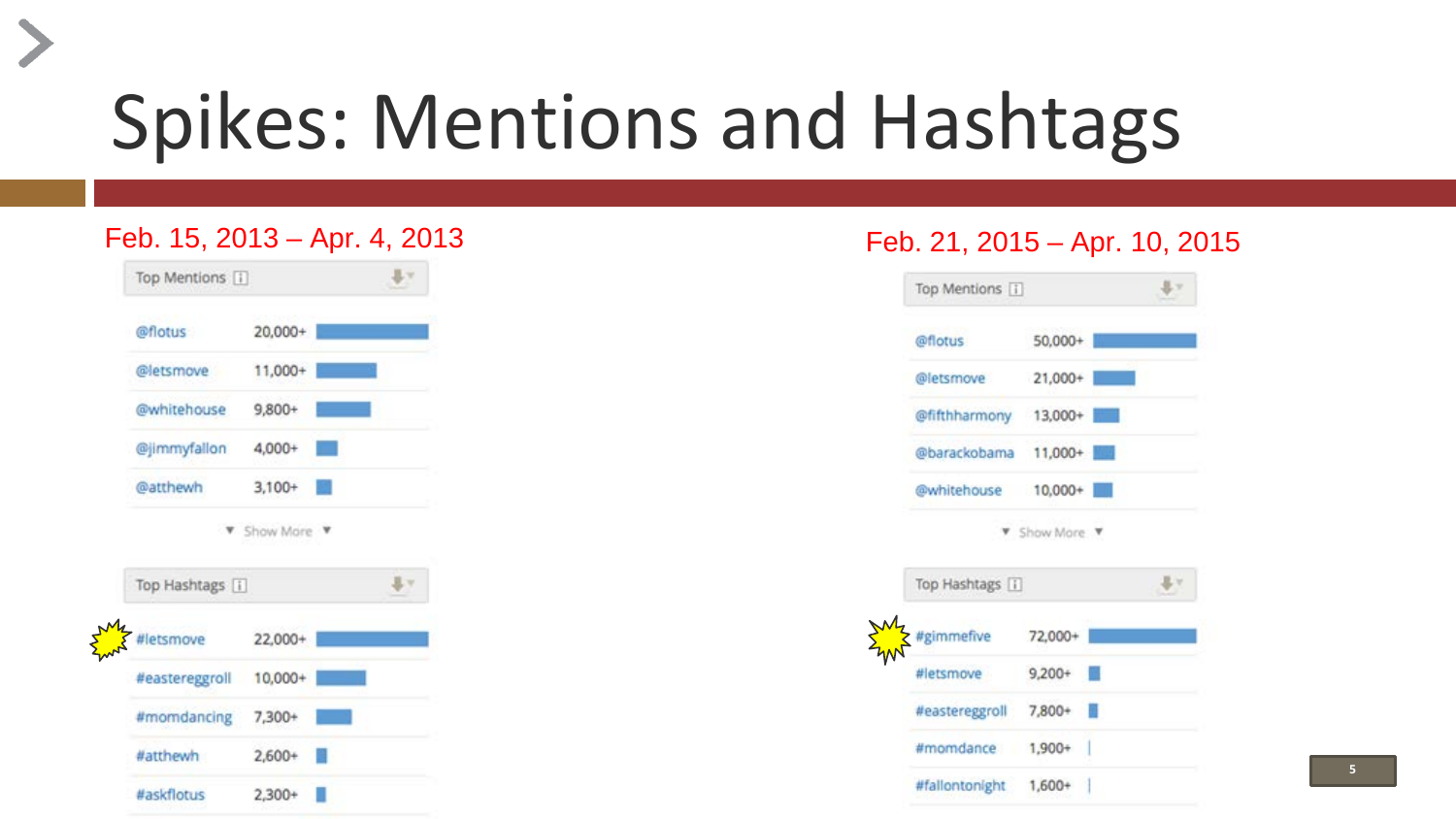#### Spikes: Actionable Insights

- $\Box$  Female users are more likely to engage with family-oriented topics such as #eastereggroll
- Women are more active engaging with  $@$  LetsMove during peak periods than men
- Let's Move should engage its female Twitter audience with similar programs/initiatives during peak periods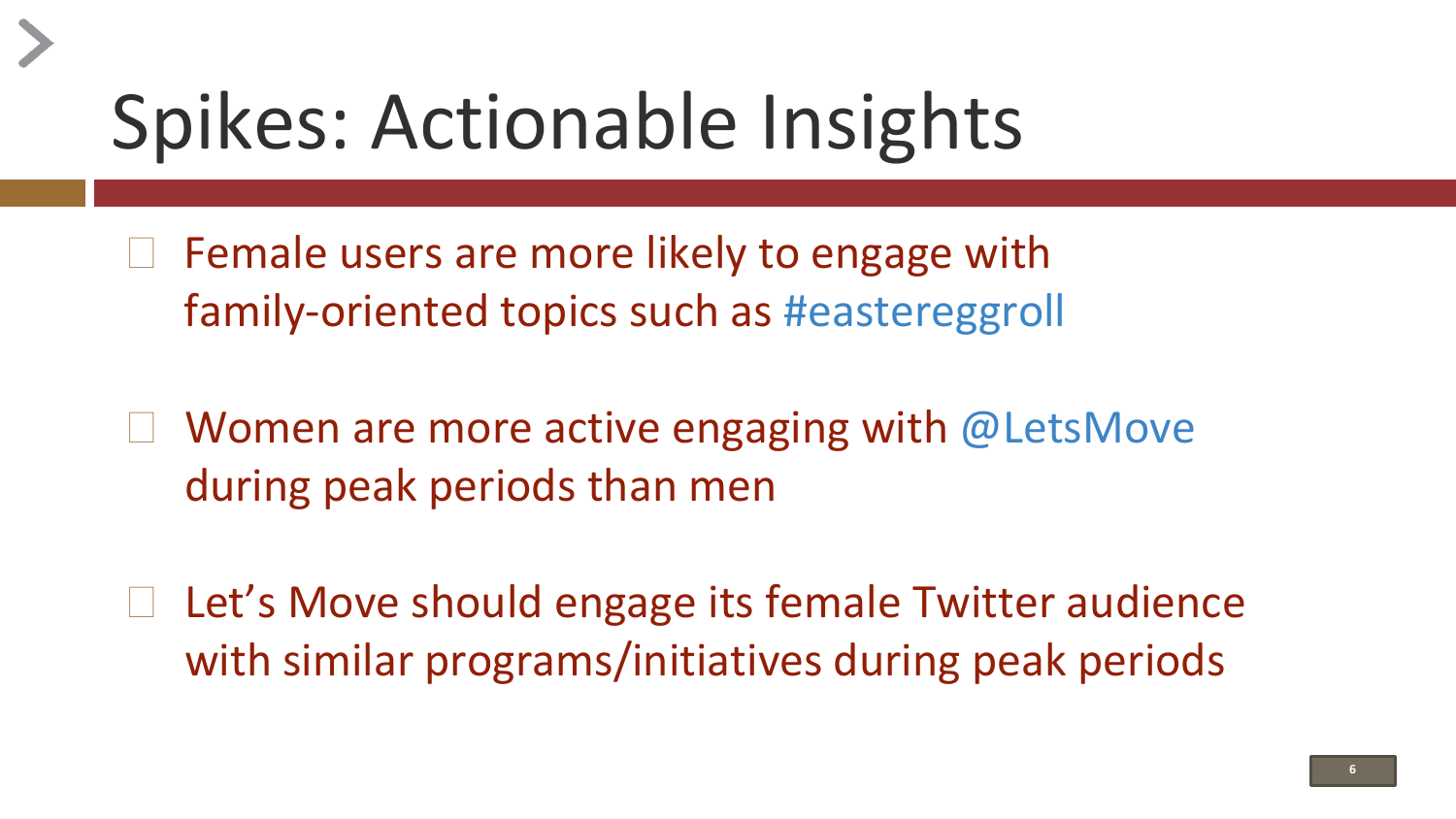#### Conversations: Big Towns vs. Small Towns



5750-It'sEpidemic-Let's Move + Obam... - Topics from 2/15/13 to 4/4/13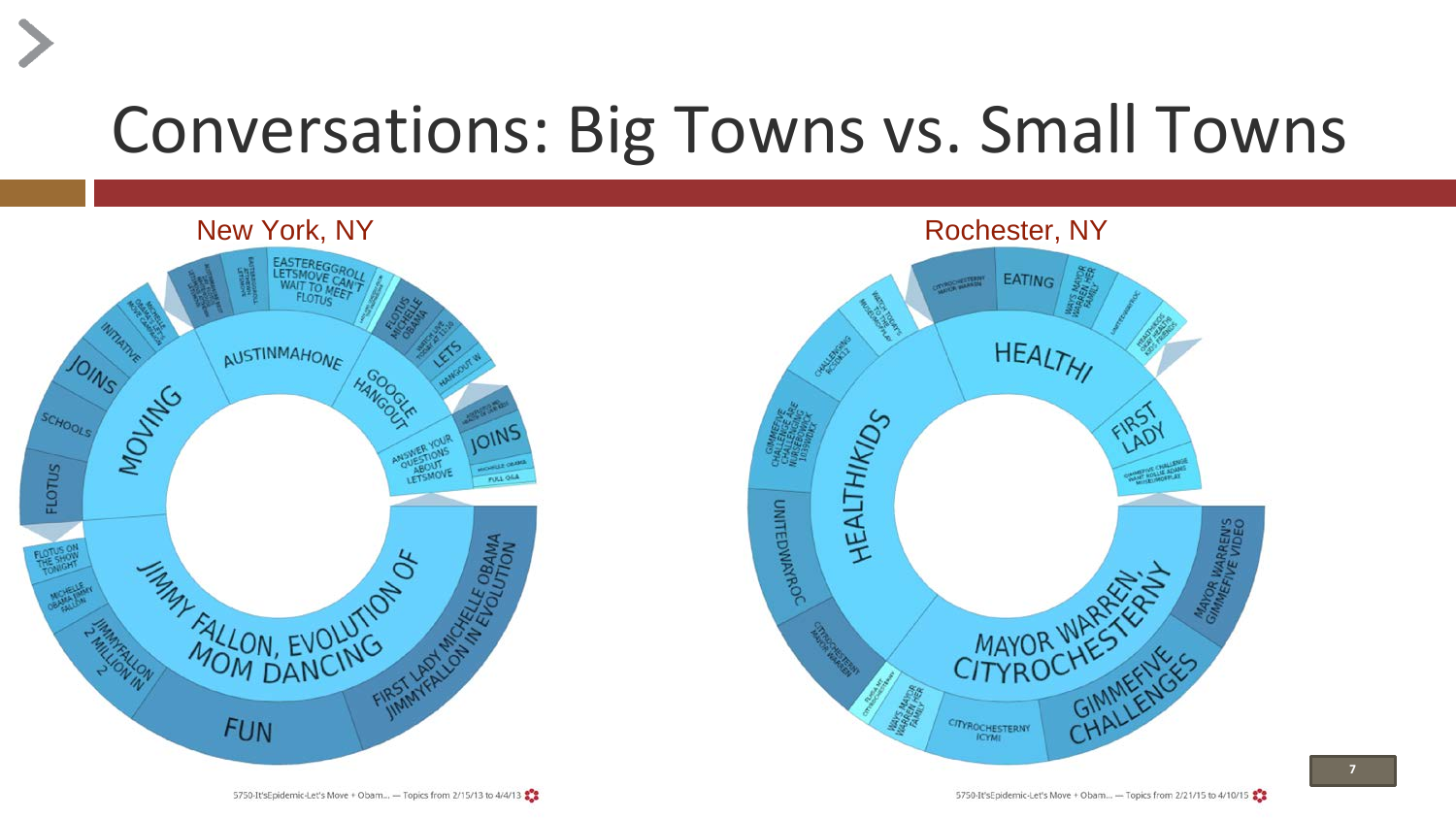# Conversation Topics by City, cont.



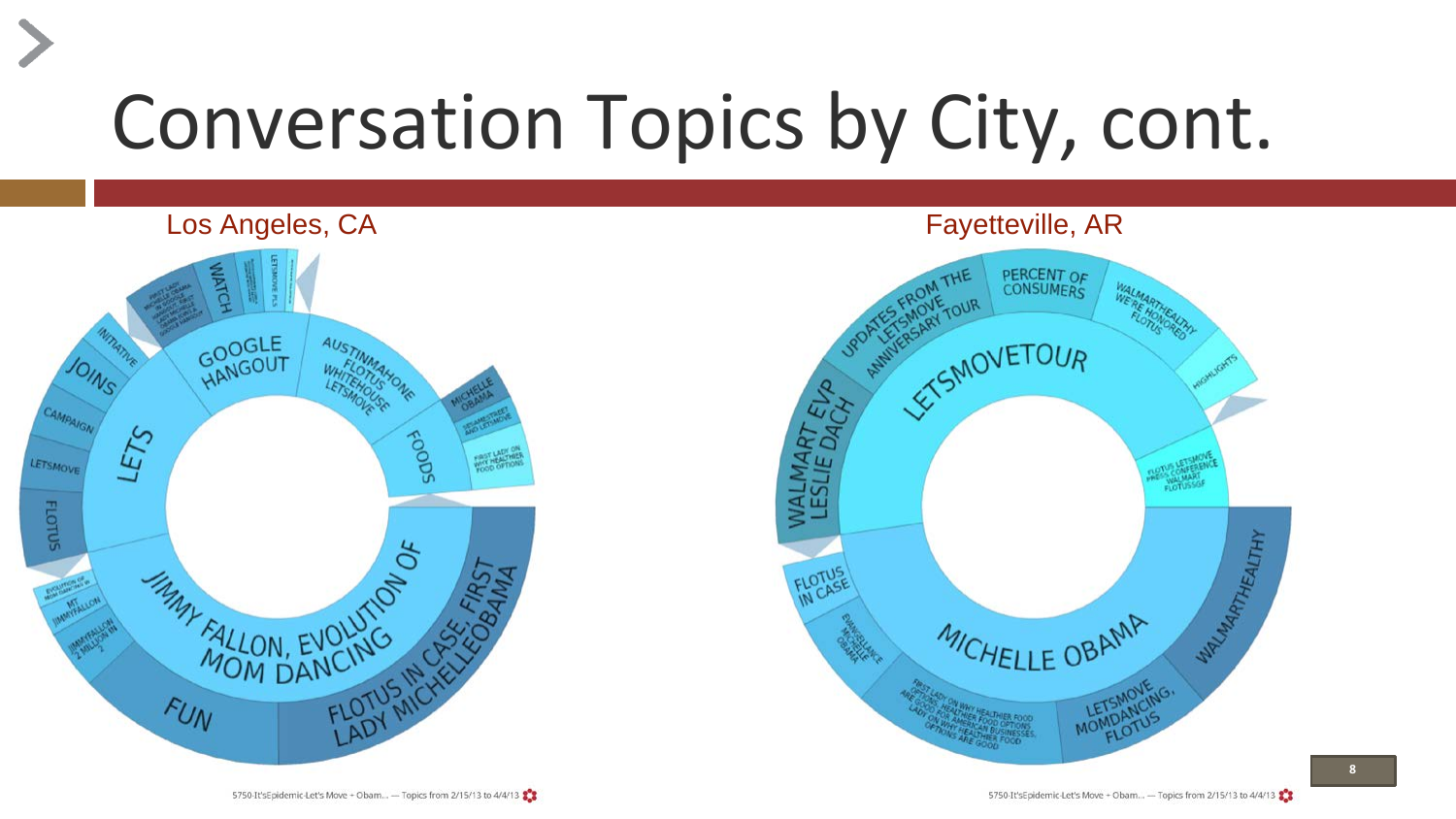### User Analysis: Contexts and Insights

- Users in big cities (ATL, DC, LA, CHI, NYC) discuss Let's Move in the context of national media happenings and Michelle Obama.
- $\Box$  In contrast, users in small towns (defined as towns ranking below the top 100 in the U.S. in population) tended to discuss Let's Move in the context of local community events related to the campaign or local spokespeople.
- ◻ To generate more conversation in small towns, Let's Move should appeal to the small town communities themselves, with personal visits or **shout-outs to local figures**.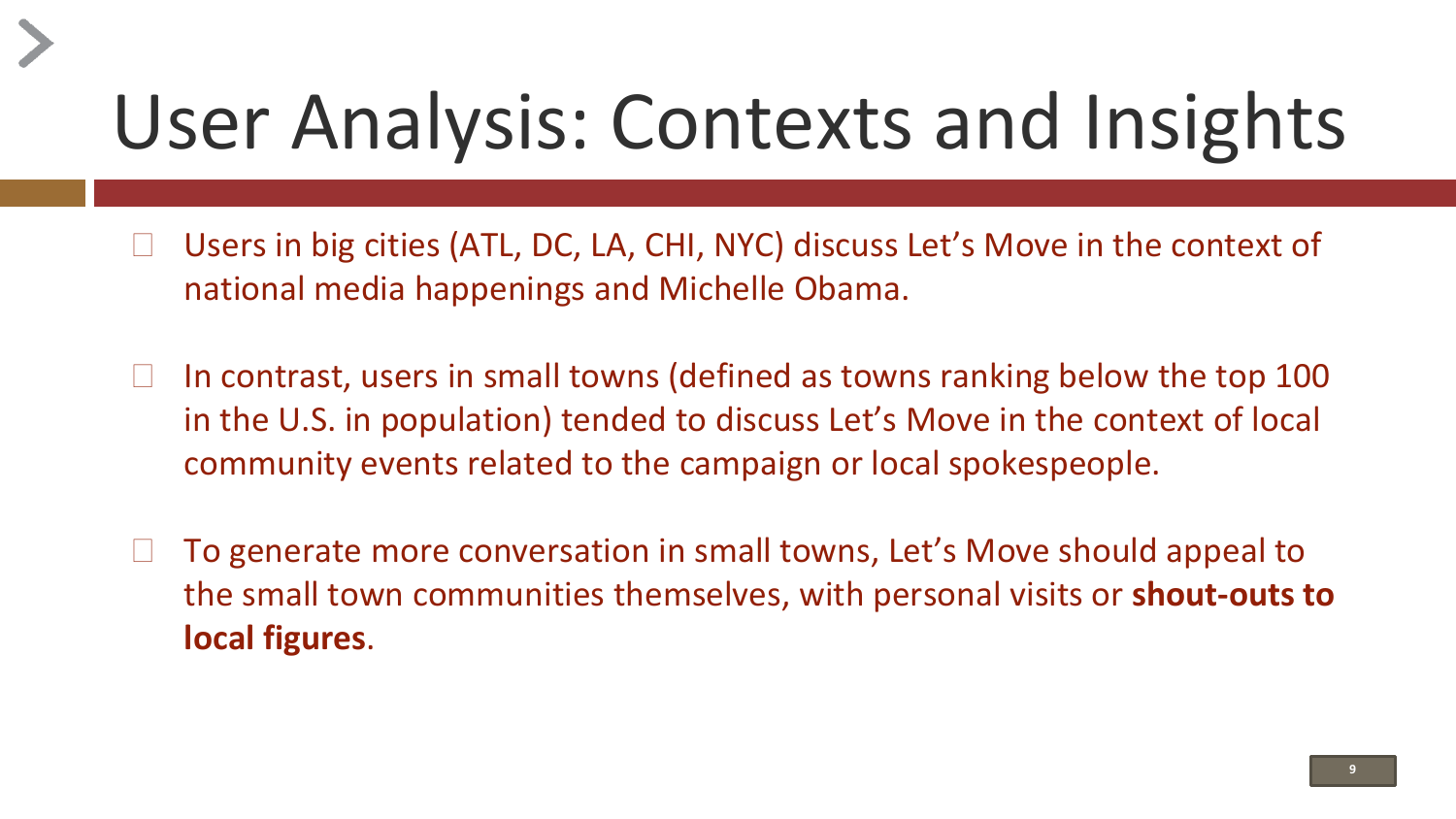### @LetsMove Network Analysis

Using NodeXL, an opensource social network visualization tool, we took a bird's-eye view of the Twitter conversation about @LetsMove.





OPEN TOOLS, OPEN DATA, OPEN SCHOLARSHIP FOR SOCIAL MEDIA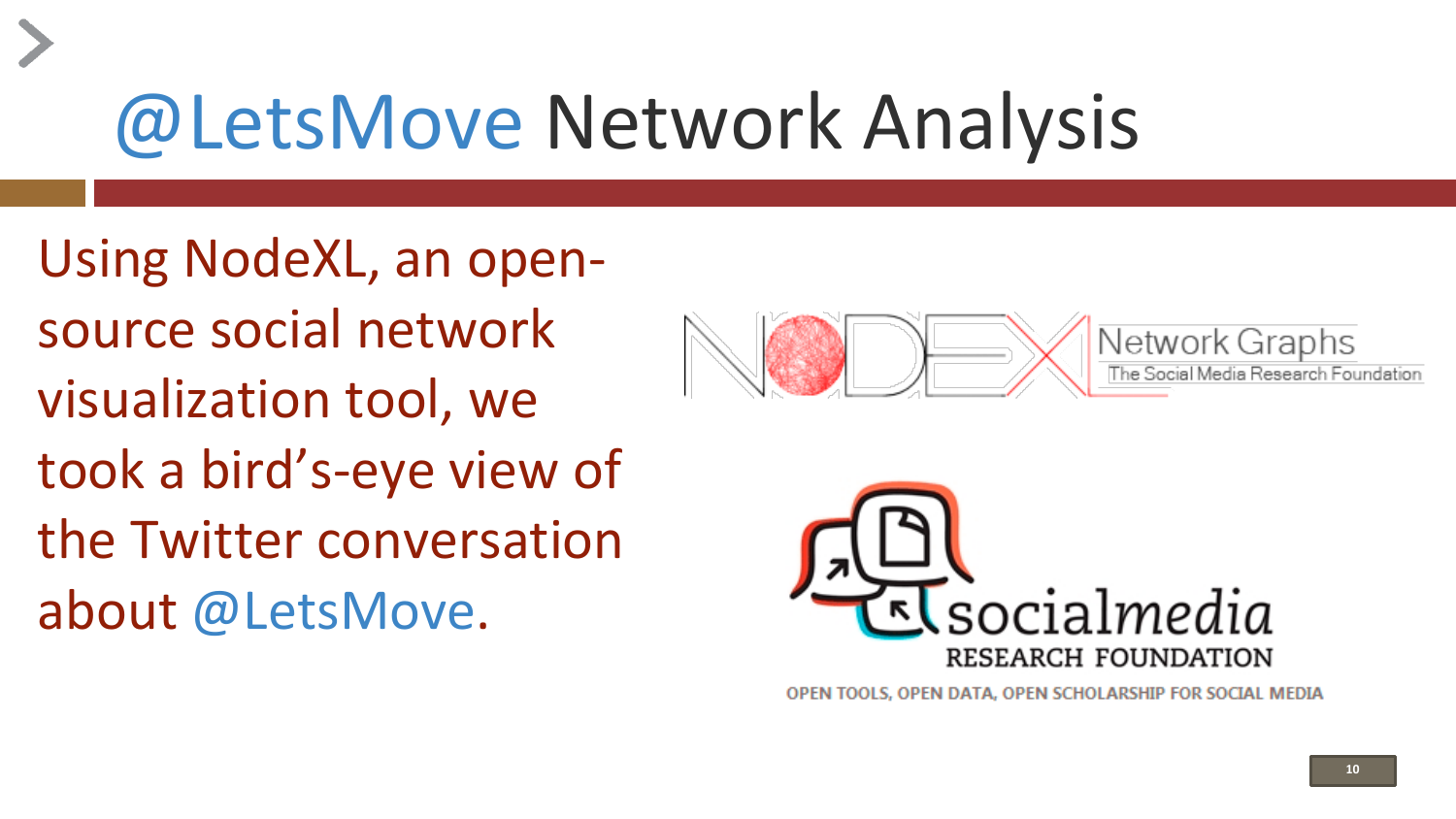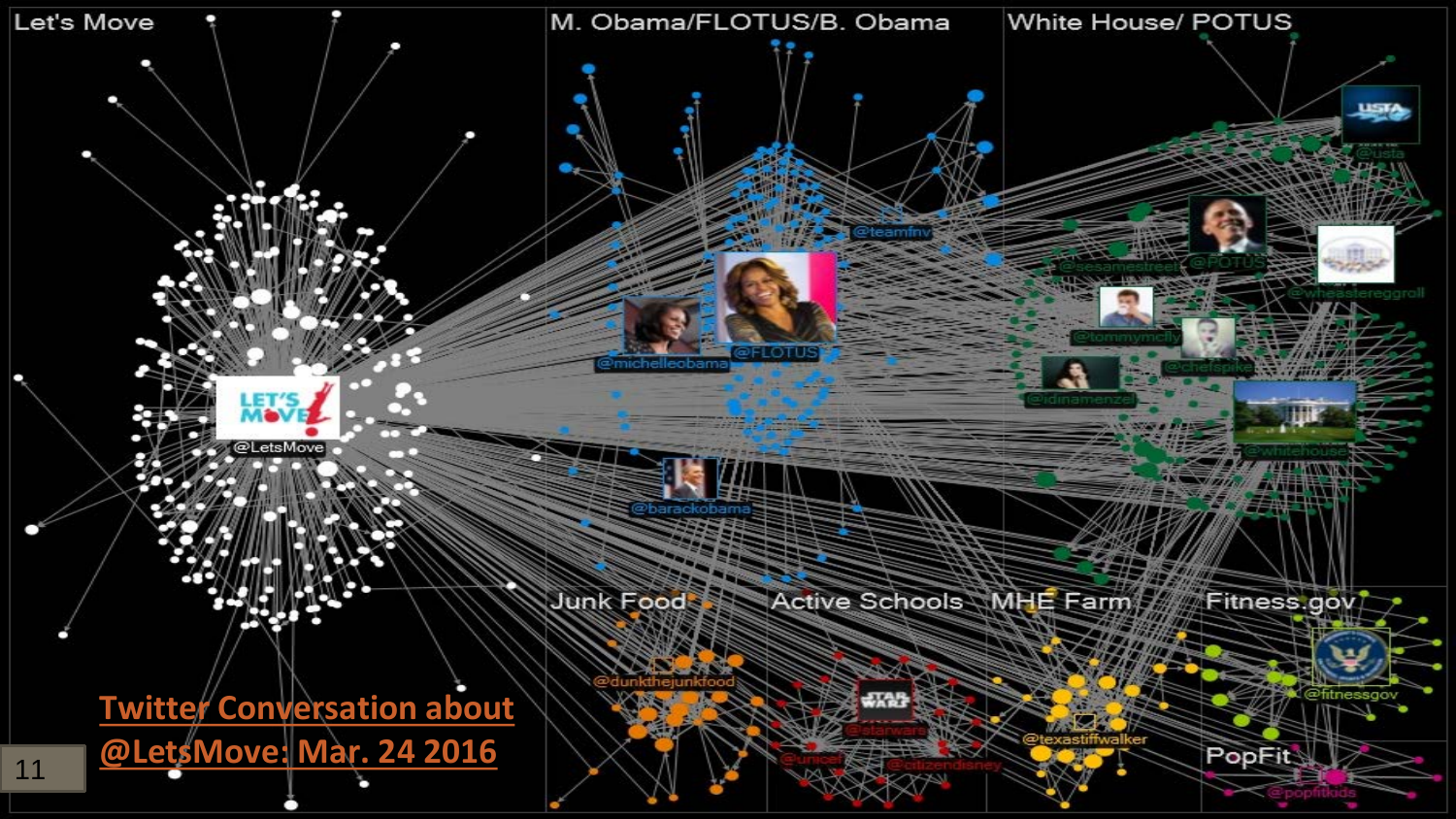#### @LetsMove as a Broadcast network

- <sup>◻</sup> Like ABC, CBS and NBC that came before it, @LetsMove functions as a broadcaster, pushing out curated programming (tweets) to/through a network of affiliates (followers).
- □ The Twitter arm of the Let's Move campaign is truly following an **old media model**. ■ *Is this a bad thing?* ■ 122 **122**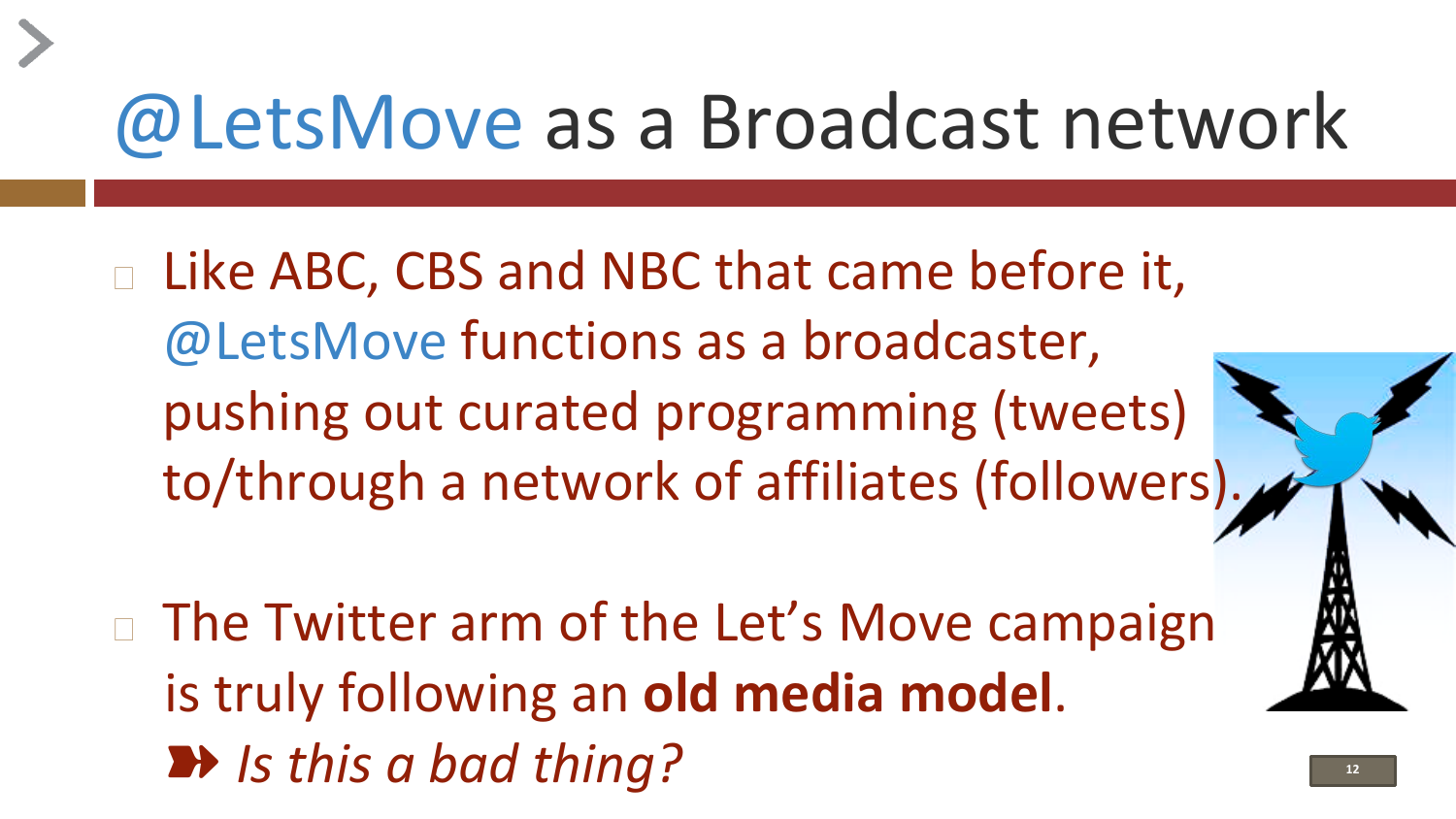#### Broadcast: An inescapable metaphor

- The new media contain the old media
- □ Many (most?) organizations use social media in this way
- □ Requests to RT: "Boost the signal"
- ◻ Even the new media have an **agenda-setting**

function: Mr. & Mrs. Obamas' star power

 $\Box$  Let's take a closer look at content...

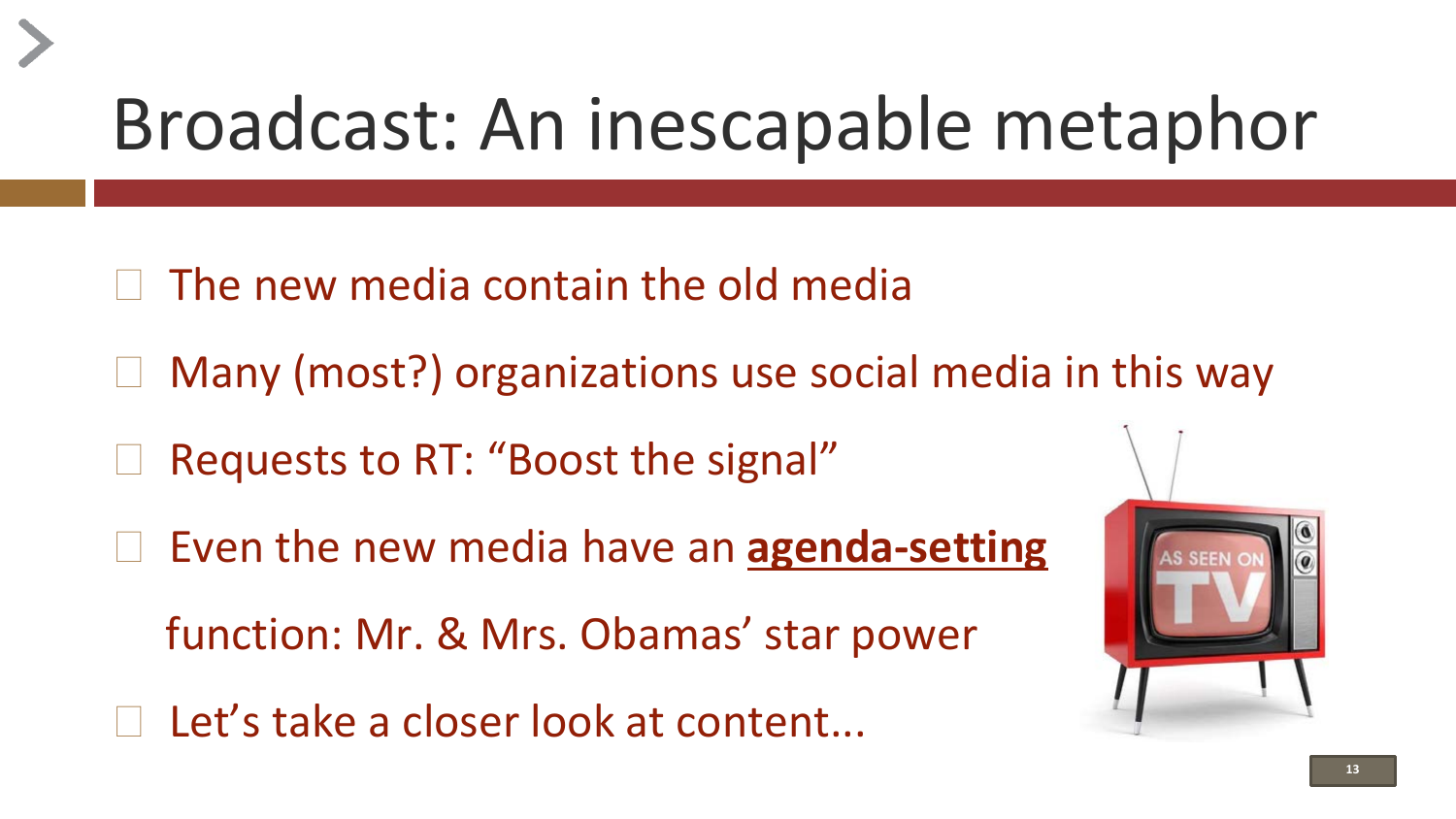### **Effective Hashtags** *(Dec. 2013 – Dec. 2014)*

#### Hashtag Vs. Impressions



- We took a look at the most effective hashtags used by Let's Move based on the number of impressions the tweets received.
- **During 2013 2014, @LetsMove** had 230 million total impressions. Tweets that mentioned **#**LetsMove represented 20.2% and **#**ActiveSchools represented 7.2% of those total impressions.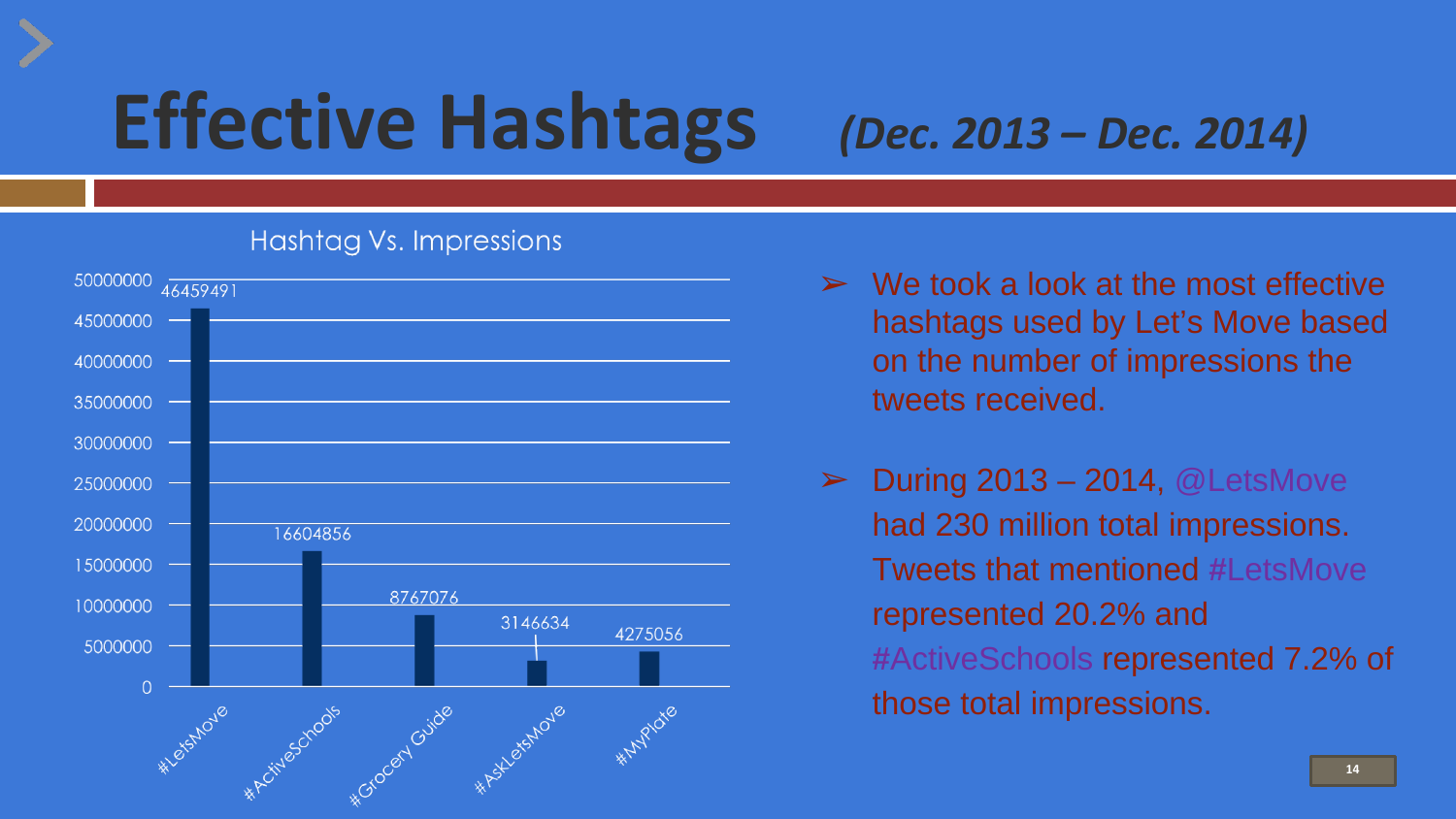### **Effective Content** *(Dec. 2013 – Dec. 2014)*



 $\triangleright$  To better engage with their audience, the campaign must understand what types of tweets grab the attention of Twitter users.

- $\triangleright$  We compared which types of tweets engaged the most users during  $2013 - 2014$ .
- ➢ **Informative tweets** received the most user engagement while the program's engagement with users received the least.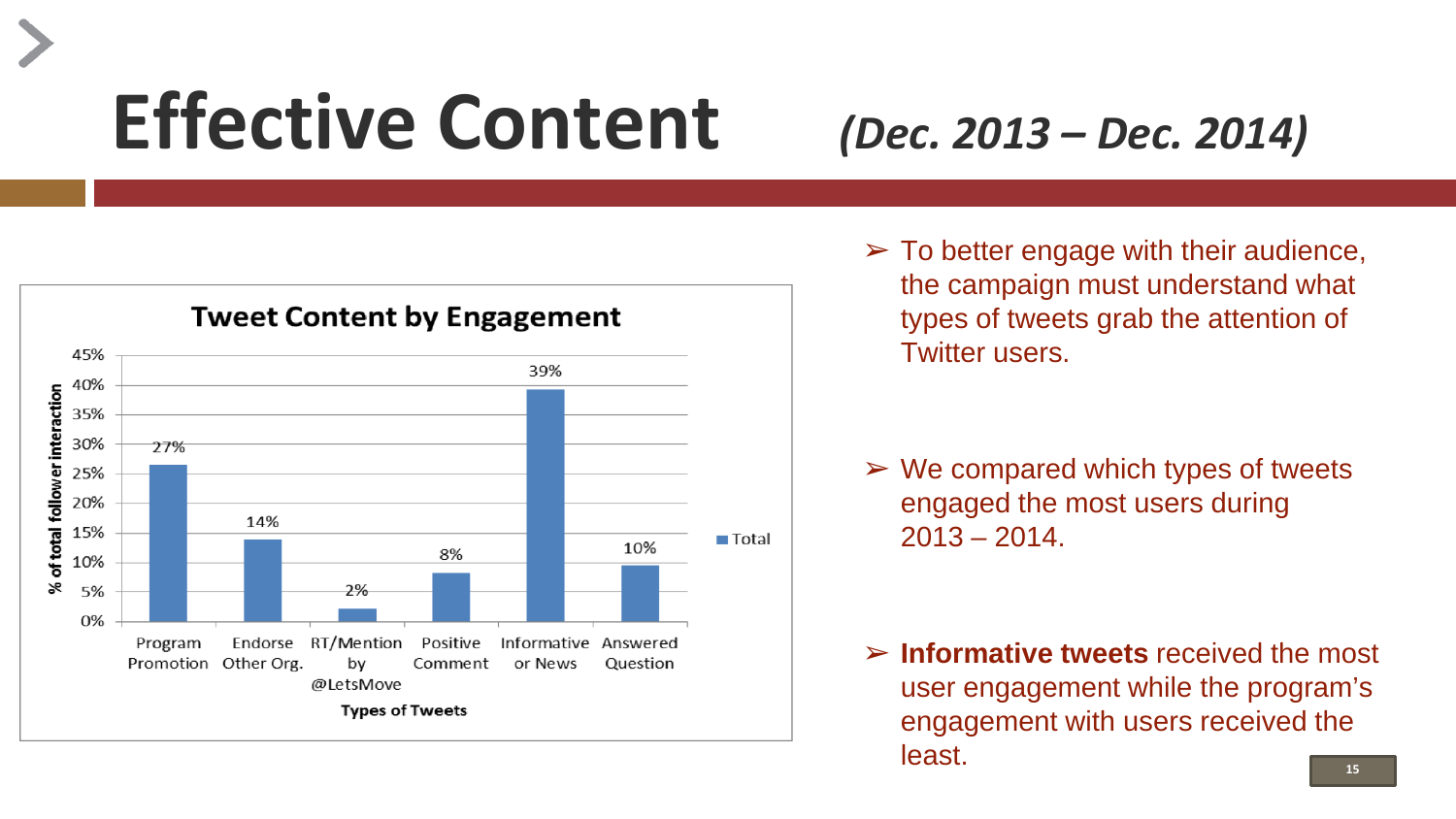#### Content Patterns- Actionable Insights

- **The campaign should use and track hashtags that generate the most impressions to increase visibility.**
	- **Currently, Let's Move should continue mentioning #LetsMove and #ActiveSchools if they want to reach the biggest potential audience.**
- **People view the @letsmove account as an information hub. To continue to effectively engage users, the program should continue to spotlight important news and updates.**